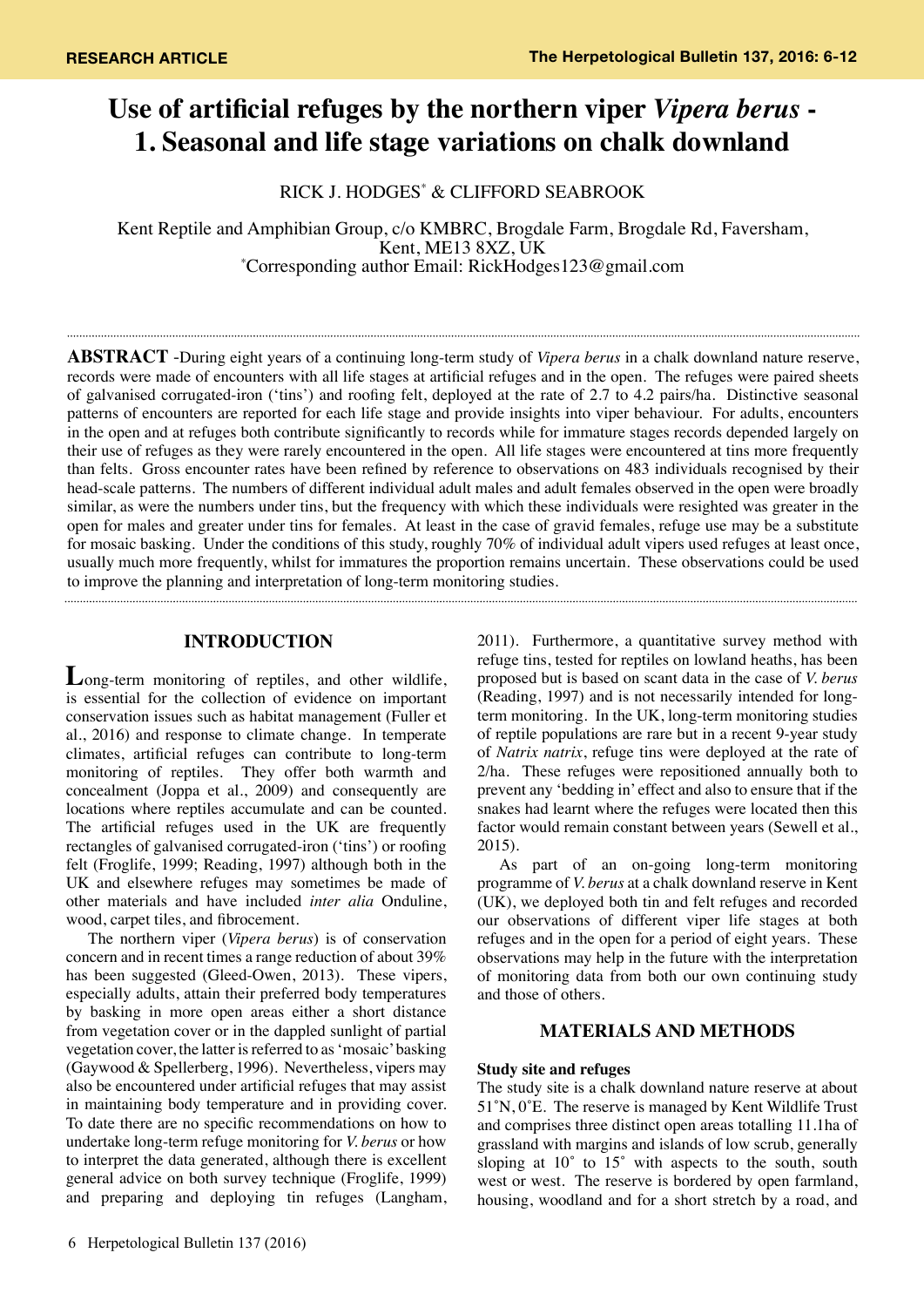apparently offers little prospect of connection with other viper populations.

Refuges consisted of galvanised corrugated-iron sheets (0.5mm thick and 0.5g/cm2), referred to as tins, and roofing felt (Garage felt, green slate finish, Homebase, #242805, 2mm thick and 0.3g/cm2). They were both cut to the same dimensions (50cm by 65cm) and pairs, comprising one of each type, were placed in sunny but inconspicuous locations backed by vegetation cover. Tins were camouflaged by spraying their upper surface with brown paint (Espresso, satin finish, Rust-oleum). At the start of the study there were 31 pairs but more were added over time so that the final total was 47 pairs (Table 1); refuge density consequently increased from 2.7 to 4.2 pairs/ha.

#### **Making viper observations**

Monitoring was initiated in 2004 and is still on-going although the data presented here are from 2008 to 2015. Observations were made by two or three surveyors during visits to the whole site in the reptile active period from February to October. The number of annual visits varied from 59 to 77 (Table 1) and for each visit the survey followed a standard route between refuge locations. Vipers were recorded at refuge locations and along the standard route in areas with more or less cover. The study involved no animal handling in order to minimise disturbance and stress. Observations were made morning and afternoon on days when weather conditions were not excessively wet or windy. To facilitate individual recognition, photographs were taken of head-scale patterns (Benson, 1999) either in the open at a distance (2-4m), using a long focal length lens, or much closer when individuals were under refuges. The scale patterns were coded and then entered into a database. There were 483 different head-scale records across all life stages, and during the eight year period some individuals contributed data at some or all of the different life stages. Head-scale patterns were found to be stable apart from a single exception (Hodges & Seabrook, 2014). Adult recruitment tables suggested that the density of adults varied from 3 to 5 adult vipers/ha in the study period; it is intended to describe these tables in more detail in future reports. Different life stages were recorded and recognised by their size and the following features juveniles were individuals that had hibernated only once or had never hibernated (neonates); sub-adult males had completed two or three hibernations and sub-adult females had completed two to four hibernations; adult males were recognised by having completed at least 4 hibernations and in the case of females at least five hibernations. The life stages were known from their size, colour pattern and from individual records kept across years, but are likely subject to occasional inaccuracy. The gender of adults and sub-adults was determined by colouration and body proportions (Smith, 1951; Beebee & Griffiths, 2000) but there was no attempt to distinguish the gender of juveniles.

#### **Statistical analysis**

In the initial analysis and interpretation of this study, viper observations are treated as simply 'encounters' with no assumptions about the number of individual vipers that contributed the data, subsequent analysis was of data derived from the sightings of 'known individuals'. Where relevant, whole data sets for all life stages was assessed for underlying heterogeneity using the Kruskal-Wallis one way analysis of variance, and where such heterogeneity was detected pairwise *post hoc* testing of individual life stages for statistically significant differences was undertaken using the Mann Whitney U test (Siegal, 1956). Differences were treated as statistically significant when the probability of them occurring by chance was 5% or less ( $p \le 0.05$ ). Where data was highly skewed they have been presented as box and whisker plots. The statistical significance of simple linear correlation coefficients (r) were determined from standard tables (Bailey, 1966).

### **RESULTS**

#### **Annual and seasonal encounters rates with vipers at refuges or in the open**

During eight years the total number of viper encounters were as follows, with the number of 'known' viper sightings in parenthesis: adult males 1071 (853); adult females 1077 (937); sub-adults 725 (521); and juveniles 582 (574). The proportion of vipers encountered at refuges remained above 70% during the first three years of study after which it became more erratic varying from 42% to 74% (Table 1). The total numbers of vipers encountered annually at refuges correlated poorly with either the number of refuge pairs deployed ( $r = 0.27$ ,  $n = 6$ ,  $p > 0.1$ ) or with the number of visits made  $(r = 0.09, n = 6, p > 0.1)$ . This suggests that, within the range of refuges densities and visit rates used in this study, other factors were more important in determining viper encounter rates. It was noticeable that for the first six years of study the numbers of vipers in the open per visit increased steadily and only since 2014 did it decline (Table 1). Again, the total annual encounter rate in the open correlated poorly with number of annual visits  $(r = 0.215, n = 6, p > 0.1)$ .

**Table 1.** The numbers of *V. berus* encounters in the period 2008 to 2015 and the proportion at refuges (both tins and felts)

| Year | No. of<br>site<br>visits | No. of<br>refuge<br>pairs | At<br>refuges | In the<br>open | In the<br>open/<br>visit | <b>Total</b><br>count | $%$ at<br>refuges |
|------|--------------------------|---------------------------|---------------|----------------|--------------------------|-----------------------|-------------------|
| 2008 | 76                       | 31                        | 343           | 86             | 1.13                     | 429                   | 80.0%             |
| 2009 | 69                       | 32                        | 314           | 83             | 1.20                     | 397                   | 79.1%             |
| 2010 | 65                       | 33                        | 255           | 108            | 1.66                     | 363                   | 70.3%             |
| 2011 | 64                       | 35                        | 200           | 147            | 2.30                     | 347                   | 57.6%             |
| 2012 | 65                       | 40                        | 458           | 159            | 2.45                     | 617                   | 74.2%             |
| 2013 | 59                       | 41                        | 251           | 191            | 3.24                     | 442                   | 56.8%             |
| 2014 | 79                       | 46                        | 296           | 235            | 2.97                     | 531                   | 55.7%             |
| 2015 | 77                       | 47                        | 139           | 190            | 2.47                     | 329                   | 42.3%             |

The mean monthly encounter rates for each life stage followed a distinctive pattern. In spring time (February - April) the number of adult encounters at refuges was low (Fig. 1), then rose in the summer (May - August) and fell in the autumn (Sept - Oct) as vipers submerged for hibernation.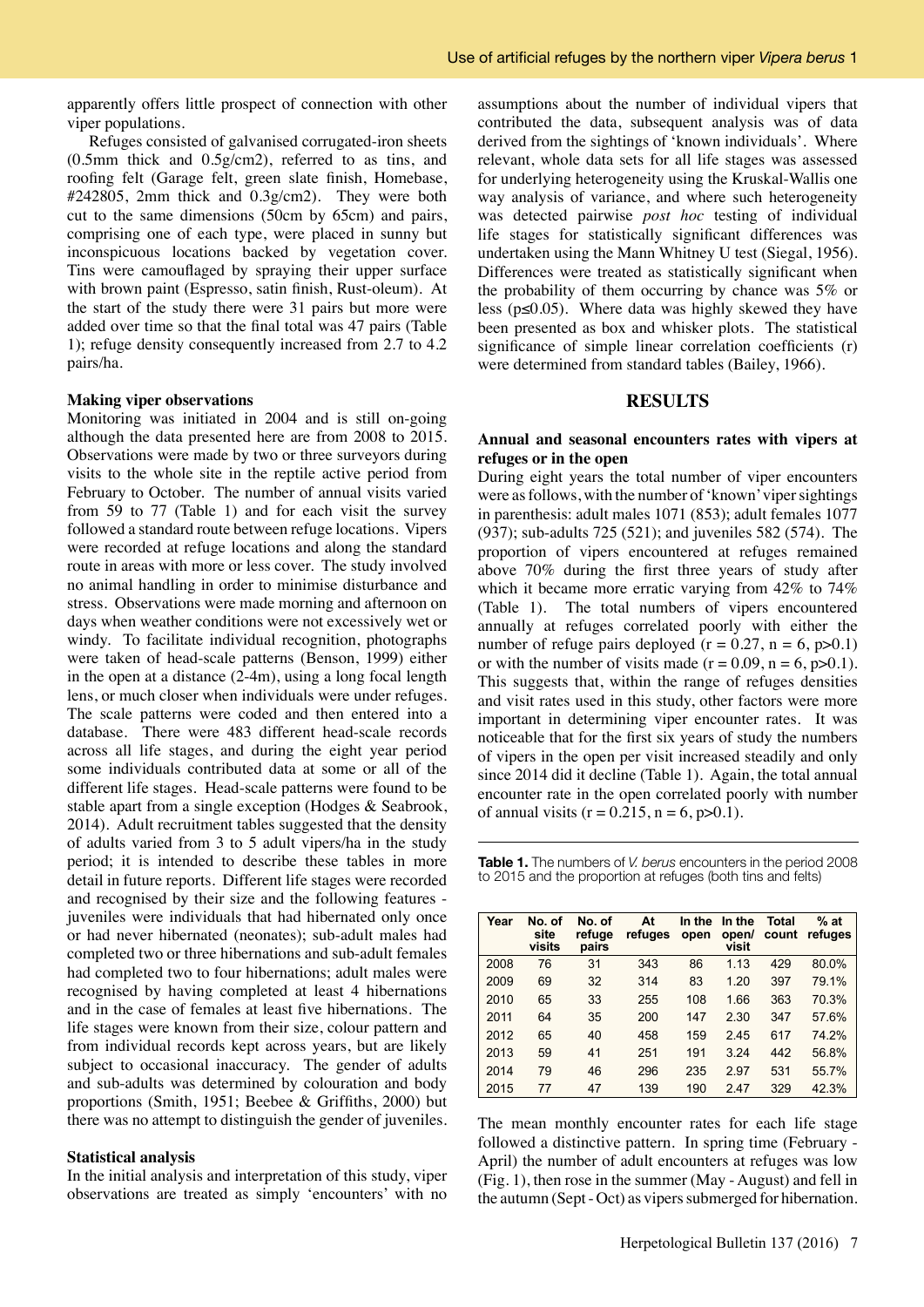

**Figure 1.** Mean monthly number of encounters (±sd) with adult male and adult female *V. berus* under refuges (tins and felts) or in the open, 2008 to 2015, also showing the mean number of monthly visits made to the site,  $(n = 8)$ 

The highest encounter rates with adult males were recorded when they were basking openly ('lying out') or searching for mates in March/April. Of these records on average only about 5% were from refuges, while in the period May to October on average 78% of adult male encounters were at refuges. Unlike adult males, relatively few adult females were encountered in the spring (Fig. 1) and likewise these were mostly in the open with only 8% at refuges. From May onwards, the number of refuge encounters with females, especially those that were gravid, rose steeply so that in this period on average 63% of encounters were at refuges.

Throughout the year, encounters of sub-adults and juveniles were mostly at refuges (Fig. 2). In spring encounter rates were low but these rose steeply from May to July. Sub-adult encounters at refuges started to decline from



**Figure 2.** Mean monthly number of encounters ( $\pm$ sd) with subadults and juvenile *V. berus* under refuges (tins and felts) or in the open, 2008 to 2015, also showing the mean number of monthly visits made to the site,  $(n = 8)$ 

August onwards, at least a month earlier than either adults or juveniles. In the case of juveniles, encounter rates were augmented by the arrival of neonates, when adult females gave birth in August and September, so that decline was not obvious until October (Fig.2).

#### **Number and proportion of viper encounters at refuges or in the open**

Over the eight years of study, the mean annual total  $(\pm sd)$ of adult encounters at refuges (tins and felts combined) amounted to 132.6±66.7, sub-adult 79.3±29.9, and juvenile 69.9±31.2. There was significant heterogeneity between the variables of the data set (Kruskal Wallis,  $H = 6.5$ , df = 2,  $p<0.05$ ,  $N = 24$ ) and pairwise comparisons showed that the adult encounter rate was significantly greater than that for sub-adults or juveniles (Mann Whitney, p<0.05), but that sub-adults and juveniles did not differ significantly.

The proportions of each viper life stage encountered at refuges, rather than in the open, were statistically heterogeneous (Kruskal Wallis,  $H = 24.63$ ,  $df = 4$ ,  $p < 0.001$ ,  $N = 40$ ). At least 80% all encounters with immatures stages (sub-adult and juvenile) were from refuges (Fig. 3) and these proportions were significantly greater than those for either adult males or adult females. The percentage of adult females seen at refuges was significantly greater than for adult males (Fig. 3).



**Figure 3.** Mean % (±sd) of annual *V. berus* encounters at refuges, rather than in the open, 2008 - 2015. Values with refuges, rather than in the open, 2008 - 2015. no letter in common are significantly different (Mann Whitney,  $p<0.05$ ),  $n = 8$ .

The proportion of all viper encounters at tins, rather than felts, rose quite steeply from 2008 to 2009 and thereafter more or less levelled off (Fig. 4). There was evidence of heterogeneity between years (Kruskal Wallis,  $H = 19.8$ ,  $df = 7$ ,  $p < 0.01$ ,  $N = 40$ ) and in the first year, and possibly second year, tins appeared to be less favoured by vipers than the years that followed (Fig. 4).

### **Observation rates of known individual vipers at refuges and in the open**

Over eight years of study, approximately equal numbers of individual adult males (87) and females (85) were detected, suggesting an equal sex ratio, and about 70% of these known adult males and females were observed at least once under a refuge (Table 2). The known immatures stages were more likely to have been observed using a refuge as 81-89% of sub-adults and 98% of juveniles were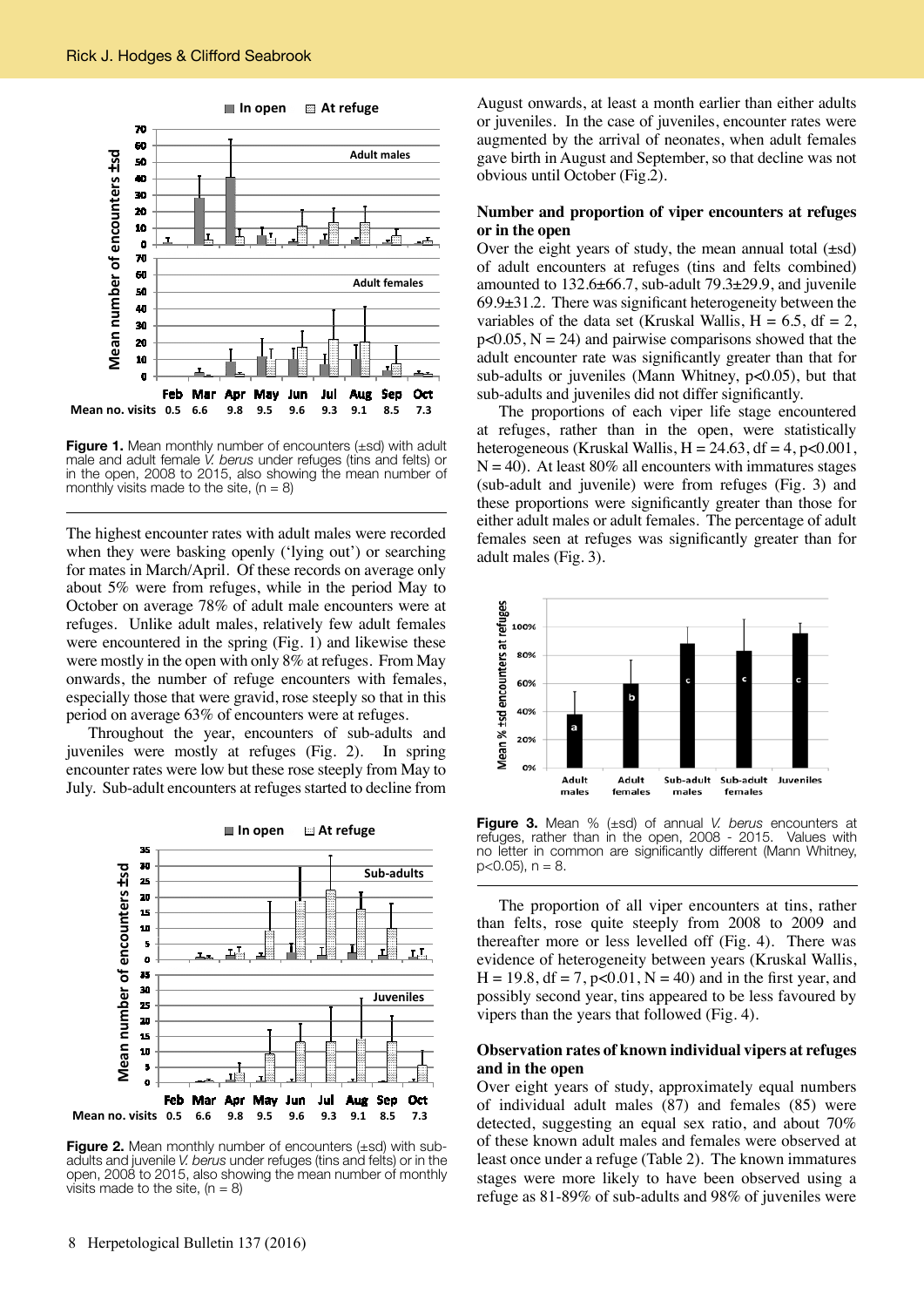recorded using tins and/or felts at least once (Table 2). For all life stages, more individuals were recorded using only tins than either only felts or a combination of both refuge types (Table 2).



**Figure 4.** The mean % (±sd) of all life stages of *V. berus*  encounters at tins, rather than felts, 2008 - 2015. Values with no letter in common are significantly different (Mann Whitney,  $p<0.05$ ),  $n = 5$ .

**Table 2.** Proportions of individual known *V. berus* at each life stage observed at least once under corrugated iron (tin), roofing felt (felt) refuges, or both, from 2008-2015 (NB due to the length of the study some individuals were recorded in more than one life stage)

| Life<br>stage           | Total no.<br><b>indvs</b> |             | % of known individuals<br>found at | % of indvs<br>found |         |        |
|-------------------------|---------------------------|-------------|------------------------------------|---------------------|---------|--------|
|                         |                           | <b>Tins</b> | <b>Both tins</b>                   | Felt                | At      | Only   |
|                         |                           | only        | & felts                            | only                | refuges | in the |
|                         |                           |             |                                    |                     |         | open   |
| Adult<br>male           | 87                        | 40.0%       | 23.2%                              | 6.3%                | 69.5%   | 30.5%  |
| Adult<br>female         | 85                        | 43.5%       | 25.9%                              | 11.8%               | 70.6%   | 29.4%  |
| Sub-<br>adult<br>male   | 60                        | 54.1%       | 24.6%                              | 11.5%               | 88.5%   | 11.5%  |
| Sub-<br>adult<br>female | 76                        | 49.3%       | 28.0%                              | 4.0%                | 81.3%   | 18.7%  |
| Juvenile                | 202                       | 62.1%       | 19.4%                              | 16.5%               | 98.1%   | 1.9%   |



**Figure 5.** Observation rates/annum of known *V. berus* of each life stage at tin refuges over a period of 8 years. Shown are minimum, first quartile, median, third quartile and maximum rates; boxes with no letter in common are statistically significantly different (Mann Whitney,  $p<0.05$ ),  $n =$  number of individual vipers.

For the eight years of study, the mean annual observation rates of individual vipers at tins, felts or in the open were significantly heterogeneous (Kruskal Wallis,  $H = 962.2$ ,  $df = 14$ , P<0.001, N = 745). At tins, adult females were observed significantly more frequently than adult males or juveniles although did not differ from the sub-adults (Fig. 5). Although median values were similar, statistically significant differences was associated with wider value ranges.

The rate of use of felts by juveniles was significantly greater than for adult males but otherwise there were no significant differences between other life stages (Fig. 6).



**Figure 6.** Observation rates/annum of known *V. berus* of each life stage at felt refuges over a period of 8 years. Legend as for Fig. 5.

In the open, adult males were observed significantly more frequently than the other life stages (Fig. 7). Adult females observation rates were significantly greater than those of the sub-adults, which in turn were significantly greater than juveniles (Fig. 7).



**Figure 7.** Observation rates/annum of known V*. berus* of each life stage in the open over a period of 8 years. Legend as for Fig. 5.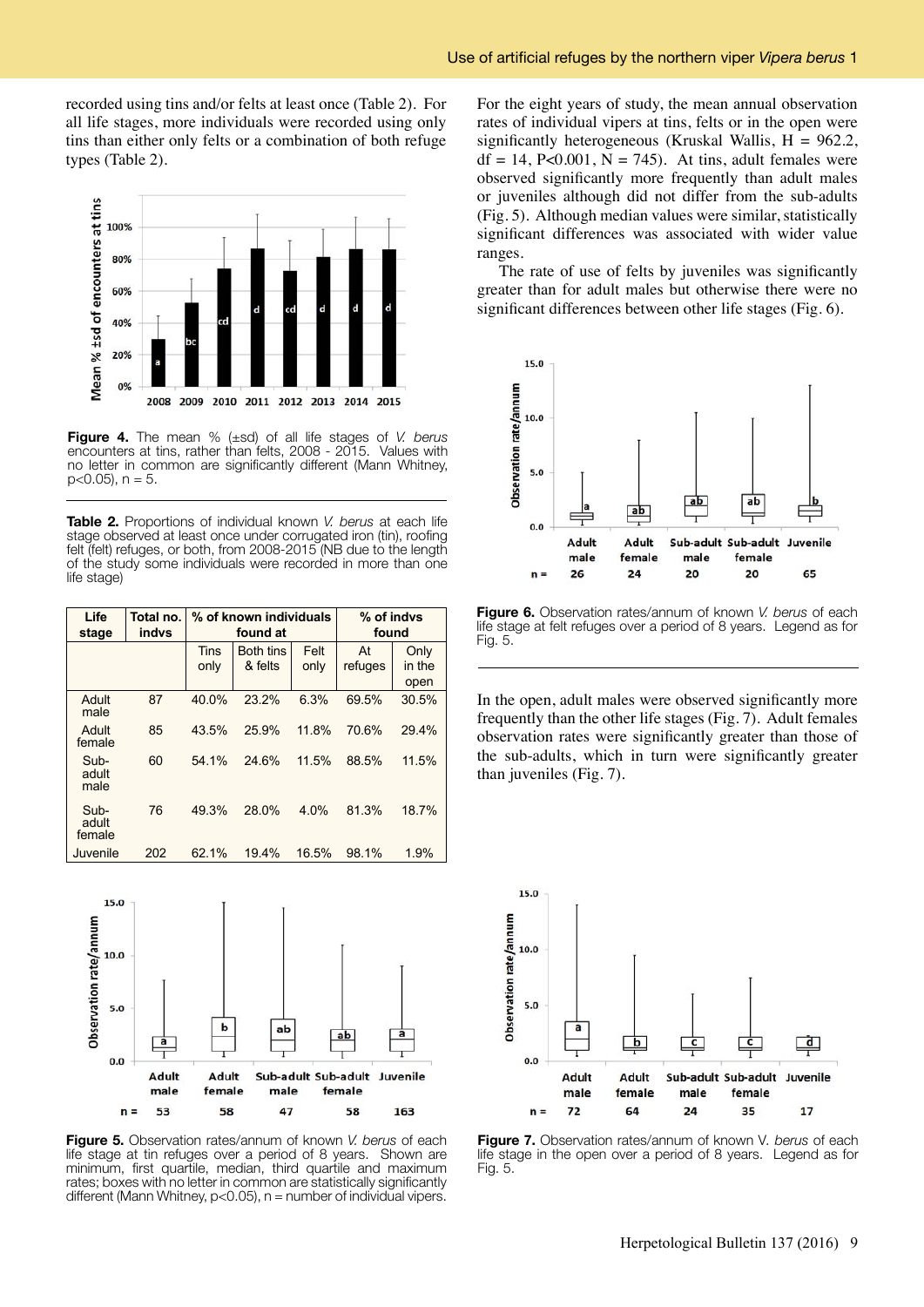#### **DISCUSSION**

During eight years, there were more encounters with adult vipers than with sub-adults or with juveniles. Adults were also much more frequently encountered in the open than other life stages. In total there were similar numbers of different individual adult males and adult females observed in the open and under tins, but the frequency of resighting these individuals was greater in the open for males and greater under tins for females. All life stages were more commonly observed under tins than under felts.

There were differences between monthly patterns of adult viper encounters in the chalk downland reserve, at both refuges and in the open. Such differences had been expected from the descriptions of adder behaviour by earlier authors, albeit for different habitats. The early spring (Feb –April) abundance of adult males basking in the open (Fig. 1) followed by moulting and searching for females has been well documented previously, as has the emergence of the bulk of adult females at least two or three weeks after the males (Neumeyer, 1987; Prestt, 1971; Viitaten, 1967, *inter alia*). Adult females sun themselves in the open but are more difficult to detect as they keep closer to vegetation, are much less active, and less conspicuously coloured. In early spring, both adult male and female vipers were observed to make very limited use of refuges, instead most individuals warmed themselves by open basking. The surge in spring time observations in the open, particularly of adult males, is the basis of a viper monitoring project 'Make the adder count' (ARG UK) in the UK. Subsequently, in the period May to August, adult males and non-reproductive adult females become difficult to observe as they are foraging (Prestt, 1971; Viitaten, 1967), and in the current study their appearance at refuges was usually confined to times when they are either digesting food or in pre-moult. Adult female encounters rose from May onwards due to gravid females basking frequently either in the open or under refuges. Then in the autumn (September - October) encounter rates for both adult males and females declined as the vipers submerged for hibernation. The total number of encounters with adult males (1071) and adult females (1077) during the study, and different individual known males (87) and females (85), were more or less equal. *Viper berus* is known to have a 1:1 sex ratio (Volsøe, 1944; Prestt, 1971) which was confirmed in the current study (Table 2). However, as females normally breed on a biennial cycle (Prestt, 1971), on average only half the adult female population is likely to reproduce in any given year. In contrast, all adult males may reproduce annually. Potentially, this gives twice as many males lying out in spring as gravid females basking later in the year. Despite this, the total encounter rates for adult males and females are similar. This seems to result from fewer females basking for longer, four months (May to August), matched by a greater number of males that bask openly for only for two months (March to April). Further, given an equal sex ratio and a long period (eight years) there was sufficient time to encounter broadly similar numbers of different individual adult males and females.

Greater usage rate of tins by adult females, especially

those that are gravid, could be interpreted as females using refuges instead of mosaic basking. If that interpretation is correct then if there had been no artificial refuges it is possible that the observation rate of adult females in the open would have been similar or even greater than that of adult males and this would be worth further investigation on a site without refuges. Nevertheless, there seems to be variation between females in willingness to use refuges. For example, a gravid female that in 2014 was at least 13 years old was observed 34 times close to a tin but under it only once. In contrast, a younger gravid female, in its 6th year in 2015, was observed close by the same tin four times but found under it a total of 15 times. It is noteworthy that the older female was already an adult before any artificial refuges were laid in the reserve whereas the younger female had a history of refuge use from when first observed as a sub-adult in 2011, albeit not the tin mentioned here. This suggests that some degree of learned behaviour may be important in determining refuge use rather than 'knowldege' of where tins are located since both individuals 'knew' and encountered the same tin.

In the literature there are only a few references to the encounter patterns with immature vipers (Prestt, 1971; Viitaten, 1967). As expected, open basking was relatively rare so that encounters with immature stages were largely dependent on refuge use; even more so for juveniles than sub-adults (Figs.  $2 \& 7$ ). Avoidance of open basking is common among small snakes, probably so that they remain concealed from avian predators (Webb & Whiting, 2005). Sub-adults emerged from hibernation at roughly the same time as adult females (Neumeyer, 1987; Prestt, 1971; Viitaten, 1967) and reached a peak in July (Fig. 2) and then declined progressively in August and September; they were more or less submerged for hibernation in October (Fig. 2). The autumn decline of juveniles appeared much less pronounced (Fig. 2), but would have followed the same pattern as sub-adults if it had not been that new born vipers augmented observation rates in August and September.

It is tempting to refer to monthly variations in encounter rates (Figs  $1 \& 2$ ) as 'activity patterns' but many individuals under refuges were either in a condition of pre-moult, digesting prey, promoting embryonic development, or warming themselves prior to foraging. Consequently, the observed patterns are a reflection of changes in seasonal behaviour more than of activity *per se*. The proportion of all viper observations attributable to refuges averaged 65%; roughly similar results were obtained in a study of refuge monitoring on dry lowland heath which yielded a value close to 50% but from a rather small sample size (Reading, 1997). At other sites, however, use of refuges by *V. berus* may vary drastically between years or they may be altogether shunned (Griffiths et al., 2006; Walter & Wolters, 1997). It is not clear what might cause such extreme variation. Possible explanations are that in the case of small populations chance factors may come into play and/or where the study site has relatively newly placed refuges results could be low as there had not been sufficient time for refuge use to become part of the vipers' behavioural repertoire. In the case of the current study, refuge use may have been favoured as refuge positions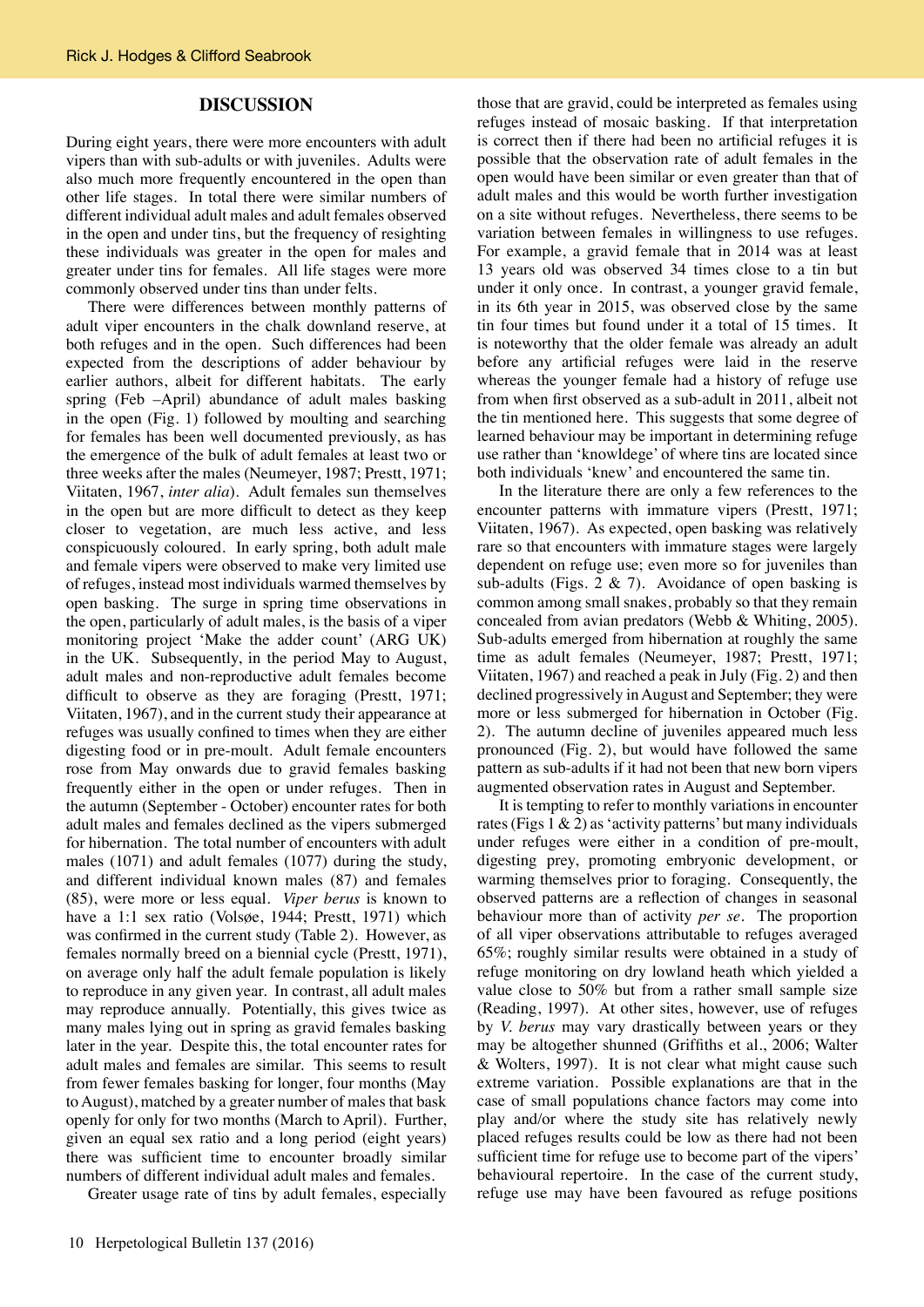had been established for several years and, being in a habitat that was largely open, warm sheltered locations that facilitate mosaic basking may have been at a greater premium than in other more sheltered habitats.

More individuals used tins than felts; this preference for tins has been reported previously (Griffiths, et al. 2006; Rijksen, 2008). There was little evidence of differences between life stages in their preference for felts except that the rate of use by juveniles was significantly greater than by adult males. Felts are applied closely to the ground and so the animals using them would be warmed by direct contact with the felt; consequently they are particularly favoured by thigmotherms such as the slow worm *Anguis fragilis* (Spellerberg, 1976). *V. berus* is known to thermoregulate largely by moving to preferred locations and changing posture (Spellerberg, 1976); this would be easier under tins due to the additional space created by the corrugations. However, the use of felts by some vipers suggests that at least occasionally thermoregulation may be achieved by thigmothermy; this has been observed previously in a minority of cases but not specifically in relation to felts (Gaywood, 1990). During the first three years of the study there was a progressive increase in the use of tins and corresponding fall in the use of felts (Fig. 4). This coincided with the gradual loss of vegetation beneath the felts, so that in due course the ground beneath them was largely bare. It seems likely that this change, 'bedding in', may have made the felts less suitable for the vipers, as the felts would become more closely applied to the ground beneath. If refuges had been relocated annually then the proportion of viper records from felts could have been higher; however it cannot be concluded that the total number of records at refuges would have been greater since as felts became less favourable it is likely that there was a simple displacement of vipers from felts to the closely located tins with which they were paired. The relatively small contribution of felts suggests that their omission from programmes to monitor *V. berus* would have limited impact on the data gathered, although this is likely to be untrue of other species such as *A. fragilis*, which can be monitored simultaneously.

It was of some interest that the observation rate of vipers in the open increased for the first six years of the study (Table 1). An ability to see vipers basking/mosaic basking is a skill and some of the increase, probably most of that in the first two or three years, could be attributed to increasing surveyor skill and knowledge of the habitat. However, this is certainly not the only factor. The quality of springtime weather will affect the rate at which vipers can arrive at reproductive condition (Herczeg, et al. 2007); periods when sunshine is weaker will require more protracted basking, resulting in higher encounter rates. It is perhaps no coincidence that the year with the highest rate of observations in the open, 2013, was a year with particularly poor springtime weather. Another factor of importance is the number of individuals that would enter reproductive condition. Observation of an island population of *V. berus* in Sweden has shown that if food becomes limiting then adult males and females emerging from hibernation in the following year fail to engage in reproductive activity and

instead proceeded directly with foraging (Andrén, 1982). Consequently, they were less frequently encountered in the open. Given the effects of climate and food supply, natural variation in encounter rates of adults in the open is to be expected and is not just a function of population size.

This study gives some indication of the proportion of the total viper population that actually uses refuges. Over the eight years of study at our site, the recruitment of individual adult vipers to our database became increasingly confined to newly matured individuals. Consequently, apart from this segment of the adult population it is assumed that most adult vipers are known (equivalent to mark recapture data where most adults are resightings/recaptures). In that case, from our observations of known vipers at refuges (Table 2) it can be concluded that about 70% of adults have used refuges on at least one occasion. Currently, it is not possible to estimate the proportion for immatures using refuges since there is much less confidence about the proportion of the population that is known to us. The relatively low encounter rate of immatures might be interpreted as reluctance to use refuges, an inability to find refuges, or simply that there are fewer immatures within the population than might be expected. Low numbers may be a reasonable explanation. In our study we recorded more individual juveniles (202) than subadults (136) but a relatively high number of individual adults (172). This pattern is similar to that described for other *V. berus* populations (Phelps, 2007), where there was very high mortality in the first three years of life (92%) but where adults were relatively long-lived, with significant numbers at least 25 years old; furthermore it was reported that recruitment was less than expected as females often bred less regularly than the typical biennial cycle (Phelps, 2007).

In the case of adult *V. berus*, observations in the open and at refuges are complimentary in providing encounter data and the use of refuges reveals the summer peaks of females and sub-adults and the arrival of neonates in the autumn. Vipers can be photographed in the open and even more easily at refuges to enable individual recognition by head-scale patterns. Individual recognition can help to resolve the wide annual variations in encounter rates, indicating whether this variation is due to the same vipers being encountered more often or the presence of a greater number of vipers. Any changes in numbers may give clues to the health and sustainability of *V. berus* populations due to factors such as climate, food supply, and habitat management methods. It is intended that the current long-term study will in due course report on population fluctuations and their possible causes. In relation to further development of monitoring, knowledge about how vipers use refuges and the extent of any thermal advantages they confer could improve the interpretation of data, could suggest improvements in refuge design and deployment, and could also indicate what conservation benefits the refuges themselves might offer. We have made a start on investigating these issues, which are documented in two further reports (Hodges & Seabrook, 2016 a&b).